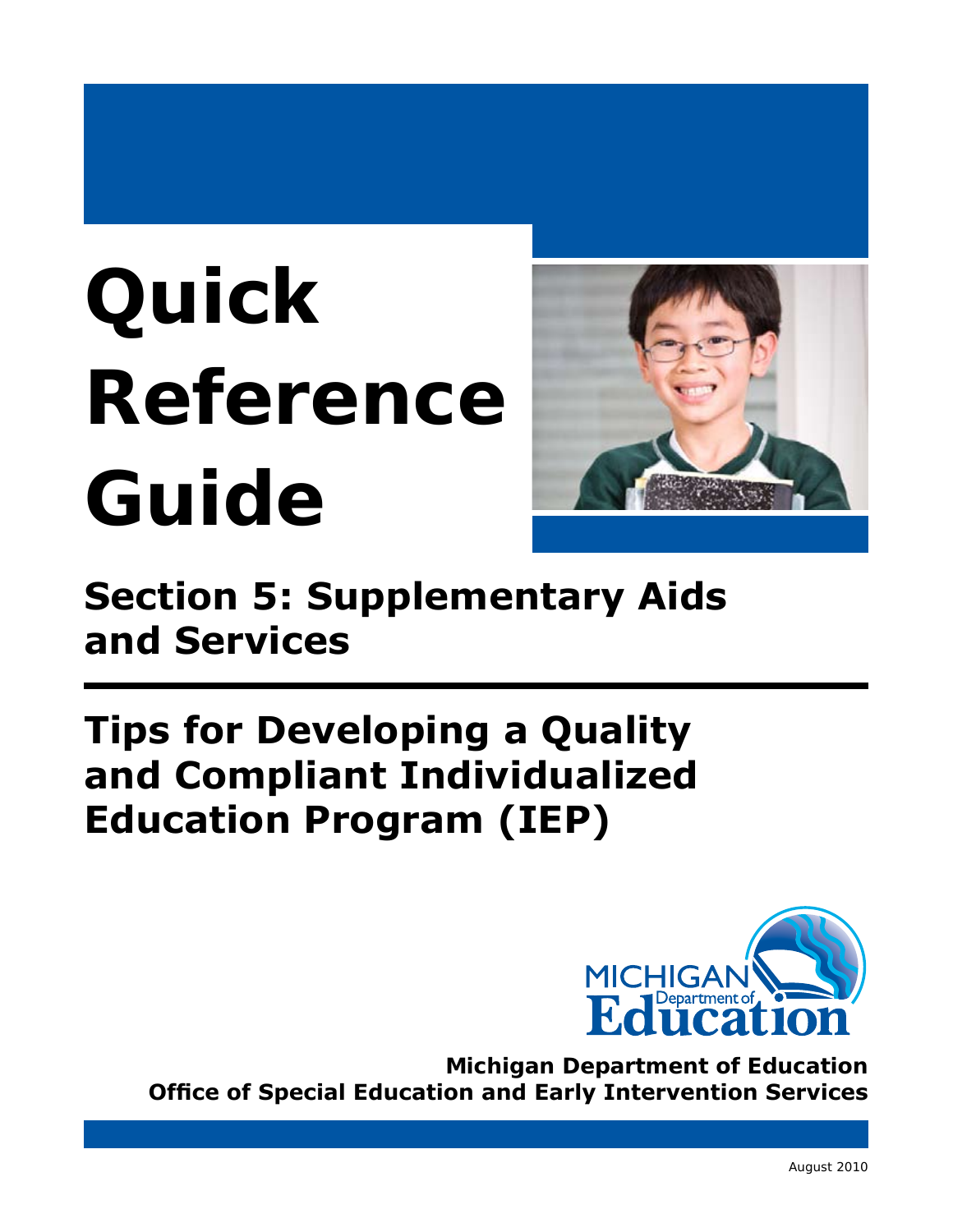**The purpose of this section is to identify the supplementary aids and services that will be provided to the student. Aids and services are developed to enable the student to make progress in the general education curriculum and advance appropriately toward his or her goals.**

#### *Section 5*  **Supplementary Aids and Services**

- entary aids and services are provided to enable the student:
- To advance appropriately toward attaining the annual goals.
- • To be involved and progress in the general education curriculum and to participate in extra-curricular and other nonacademic activities. • To be educated and participate in activities with other students with disabilities and nondisabled students.

There are three primary purposes for developing supplementary aids and services as identified above. Aids and services may be provided in any of the following settings: general education, special education, nonacademic, and extracurricular. **[§ 300.320(a)(4)]**

| <b>Ongoing Instruction and Assessment</b><br>Scheduling, Presentation, Response, etc.                                                                                                                                          | Time/Frequency/Condition | Location |
|--------------------------------------------------------------------------------------------------------------------------------------------------------------------------------------------------------------------------------|--------------------------|----------|
|                                                                                                                                                                                                                                |                          |          |
|                                                                                                                                                                                                                                |                          |          |
| <b>Curriculum Supports and Adjustments</b><br>Directions, Grading, Handwriting, Assignments,<br>Tests, Books, etc.                                                                                                             | Time/Frequency/Condition | Location |
|                                                                                                                                                                                                                                |                          |          |
|                                                                                                                                                                                                                                |                          |          |
| <b>Supports and Modifications to the Environment</b><br>Classroom Environment, Health-Related Needs,<br>Physical Needs, Assistive Technology, Behavioral, Training<br>Needs, Social Interaction Supports for the Student, etc. | Time/Frequency/Condition | Location |
|                                                                                                                                                                                                                                |                          |          |
| <b>Other Supports, Accommodations, and Modifications</b>                                                                                                                                                                       | Time/Frequency/Condition | Location |
|                                                                                                                                                                                                                                |                          |          |
|                                                                                                                                                                                                                                |                          |          |

*Supplementary Aids and Services:* Determine if supplementary aids or services are necessary to address the student's needs identified in the present level section (Section 2). To facilitate development of aids and services, the team must consider the student's unique needs specific to accessing instruction, accommodations to content, environmental adjustments, etc.

In the first column, identify and provide a clear and detailed description of the aid or service.

*Supplementary Aids and Services continues on next page* 

**Section 5: Supplementary Aids and Services 1**

### **Checklist**

- $\Box$  The strengths and needs of the student were considered in relation to:
	- $\Box$  Instruction and assessment.
	- $\Box$  Curriculum.
	- $\Box$  Environment.
	- $\Box$  Other.
- $\Box$  The aids and services include clear and detailed descriptions.
- $\Box$  Time/frequency/condition are descriptive and measurable.
- $\Box$  The location is specific.

#### **Resources**

*• Michigan Administrative Rules for Special Education* **(MARSE)** [www.michigan.gov/documents/](http://www.michigan.gov/documents/mde/MARSE-April09_274156_7.pdf)

mde/MARSE-[April09\\_274156\\_7.pdf](http://www.michigan.gov/documents/mde/MARSE-April09_274156_7.pdf)

- *• Individuals with Disabilities Education Act* **(IDEA, Federal Regulations)** [http://idea.ed.gov](http://idea.ed.gov/explore/view/p/%2Croot%2Cregs%2C)
- *• A Seven-Step Process to Creating Standards-Based IEPs*

[www.cenmi.org/documents/](www.cenmi.org/documents/sevensteps.pdf) [sevensteps.pdf](www.cenmi.org/documents/sevensteps.pdf)

*• Revised Assessment Accommodation Summary Table*

[www.michigan.gov/documents](www.michigan.gov/documents/mde/Updated_Revised_Accommodation_Summary_Table_092909_294052_7.pdf) /mde/ [Updated\\_Revised\\_](www.michigan.gov/documents/mde/Updated_Revised_Accommodation_Summary_Table_092909_294052_7.pdf) Accommod ation\_Summary\_ [Table\\_092909\\_294052\\_7.pdf](www.michigan.gov/documents/mde/Updated_Revised_Accommodation_Summary_Table_092909_294052_7.pdf)

*• Accommodations Manual* [www.cenmi.org/documents/](www.cenmi.org/documents/accommodationsmanual.pdf) [accommodationsmanual.pdf](www.cenmi.org/documents/accommodationsmanual.pdf)